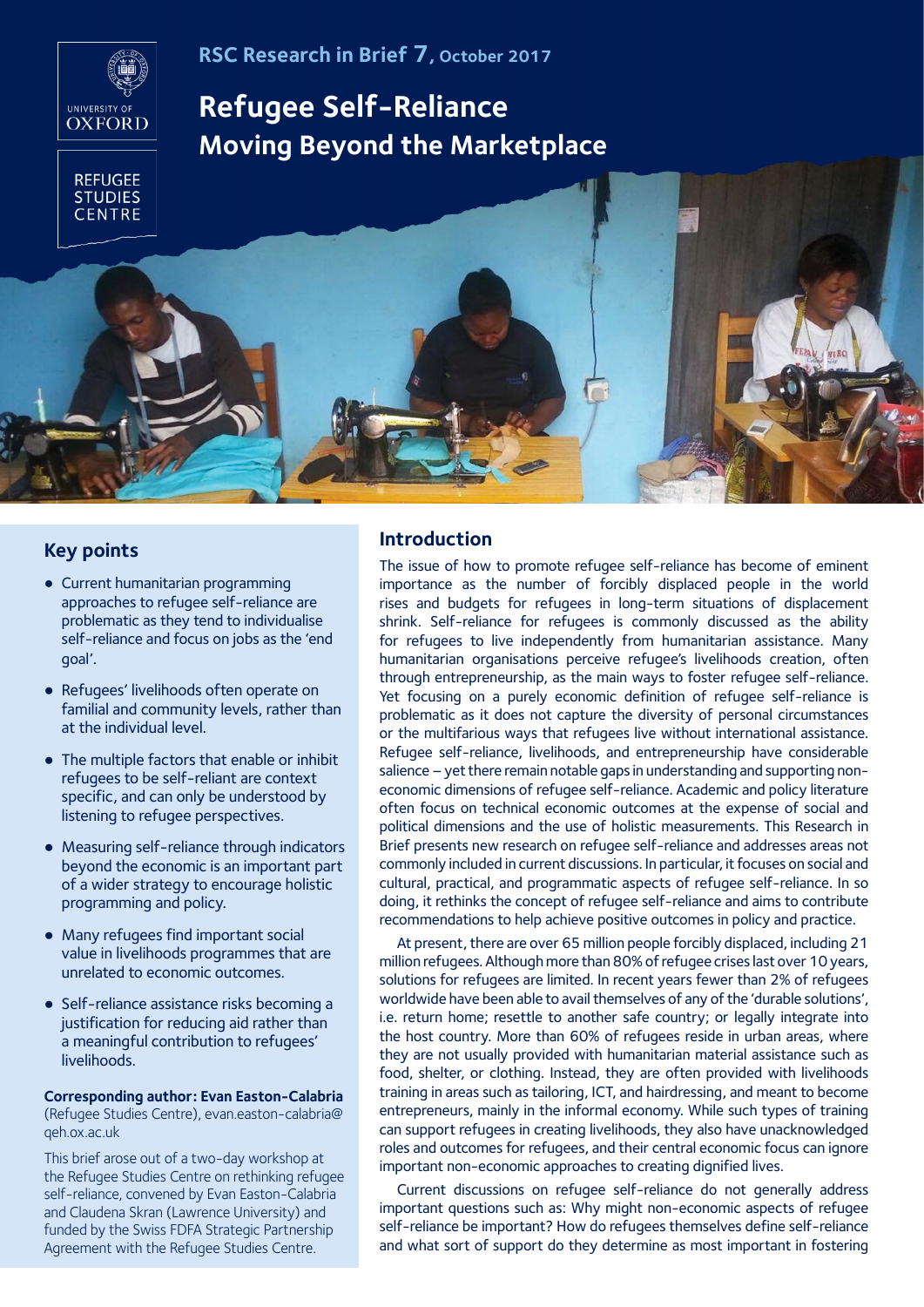it? How do humanitarian organisations know if refugees are actually self-reliant? The scale of displacement today and the ongoing nature of protracted refugee situations make these and other questions critical for the future of refugee assistance. The following sections of this brief address questions that are important for policymakers, practitioners, and academics to further discuss as the search for durable solutions for refugees continues.

# **How do discussions of refugee self-reliance frame refugees? (And why does this matter?)**

#### **Ulrike Krause**

Debates about refugee self-reliance are not new; on the contrary, political and humanitarian actors have been discussing means and interventions to promote refugees' self-reliance for decades. Humanitarian institutions – UNHCR especially – have conceptualized a number of approaches such as livelihoods and empowerment projects,

most recently with a focus on resilience, to overcome refugees' treatment as vulnerable, passive 'aid beneficiaries'. These approaches seek to portray refugees as resourceful actors capable of becoming self-reliant.

The changing humanitarian perspective of refugees from helpless victims to creative actors is crucial but often presents a binary of refugee vulnerability and self-reliance. This is created as refugees are presented as requiring external support to become self-reliant due to their vulnerabilities. **By holding on to the concept of refugee vulnerability, humanitarian actors essentially create and oppose vulnerable versus self-reliant groups of refugees. In so doing, they neglect the great diversity of refugees' actions beyond humanitarian boundaries.**

By defining refugees as actors in self-reliance projects, humanitarian organisations also transfer prime responsibility to refugees; they are thus made liable for becoming self-reliant and supporting themselves in humanitarian terms. This has farreaching consequences; one is that humanitarian actors can ultimately provide less assistance. In this sense, **self-reliance risks becoming a political tool to reduce aid**. Yet, often at the same time, a lack of economic opportunities, inequalities, discrimination, and violence remain unacknowledged or even accepted enduring circumstances. Such conditions become the backdrop of self-reliance projects as attention is placed on refugees' adaptation to these situations instead of wider efforts to improve them.

While the fundamental idea of promoting refugees' selfreliance is important, especially in protracted situations, **political and humanitarian actors should let go of the opposing idea of vulnerable versus self-reliant refugees as a person can be vulnerable to issues but at the same time be self-reliant in other ways** (e.g. women can be vulnerable to sexual violence but self-reliant in their livelihoods). The concept of self-reliance should not be misused as a political tool for providing less aid or for accepting problematic living conditions. If impoverished circumstances persist, refugees



A Congolese baker at the refugee-led organisation Bondeko Centre in Kampala, Uganda. Credit: Evan Easton-Calabria.

are unlikely to be able to rely on themselves but will likely stay in a state of destitution over years. In addition to providing livelihoods projects for refugees, humanitarian and political actors should address the systemic issues, such as barriers to work or a lack of legal representation, that create challenging work and living conditions for refugees.

# **What are important aspects of refugee self-reliance beyond the economic?**

#### **Jessica Field, Anubhav Tiwari and Yamini Mookherjee**

A further problematic aspect of current humanitarian programming approaches to refugee self-reliance is the tendency to individualise self-reliance and focus on supporting every working-age adult into employment – often viewing individual jobs as an 'end goal' marker of self-reliance. This approach fails to consider refugee interdependencies – which are highly gendered – as well as the myriad of non-economic ways that refugees seek to make meaningful lives.

For instance, current efforts to support urban refugee self-reliance in Delhi, India, are driven by ideas of jobs and the market as an antidote to aid dependence and a durable solution for refugee displacement. However, urban refugees in India are largely restricted to working in the informal economy, which is insecure, exploitative, and low-skilled. Many Afghan refugees residing in Delhi, for instance, have a high level of education and professional skill-sets. However, they cannot translate these into secure, meaningful work, as most Indian employers do not recognise their Refugee Cards and Long Term Visas as valid documentation. Refugees also struggle to open bank accounts – a requisite for formal sector employment – due to unrecognised documentation, or a lack thereof.

Aid programming also does not often duly consider the importance of gender when devising livelihoods programmes. Rohingya women refugees in Delhi, for example, undertake most of the child-rearing and caregiving responsibilities in the community. Programming designed to support them to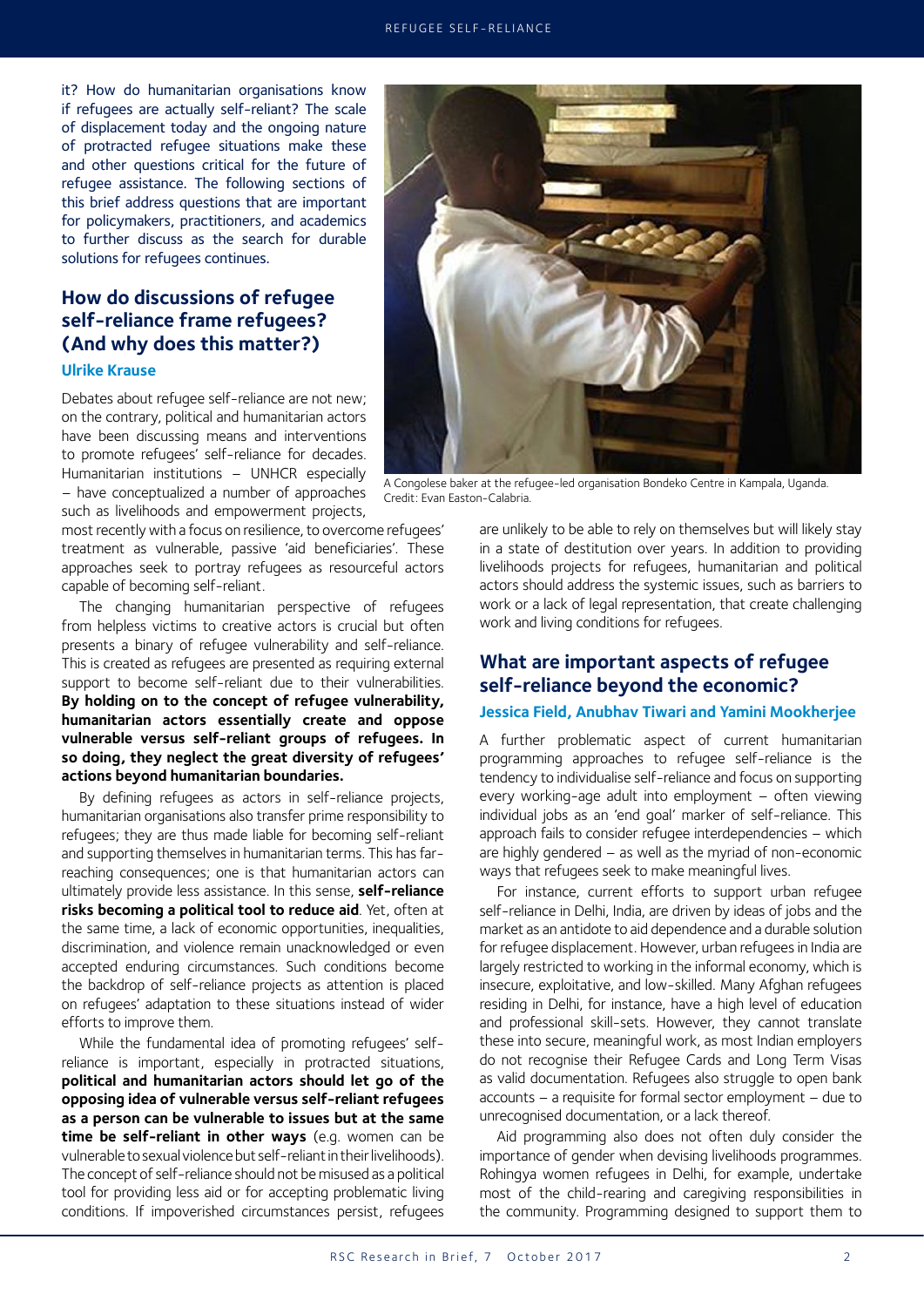pursue wage-labour activities outside of the home, or homebased enterprise within their communities, risks exacerbating the 'double burden' of women shouldering the responsibility of work and caregiving – particularly as these responsibilities are then not recognised as productive activities essential for individual and community well-being. Women should not of course be perceived or treated as 'natural' caregivers, but childcare and domestic work should be recognised as productive contributions to the interdependent 'self-reliance' of a family and community, regardless of which gender takes responsibility. **Family and community self-reliance rests on the interconnected public and private activities that enable a group to 'get on' without substantial external aid** rather than the ability of each individual in a given refugee group to maximise their earning potential.

**Aid organisations programming for 'self-reliance' should take a broader look at refugee well-being and factor in the non-economic – and non-individualistic – components of living a fulfilling and meaningful life**. These include aspects of life such as family caregiving, leisure opportunities, and voluntary work. It is only through understanding livelihoods as constituent parts of refugee wellbeing, rather than end goals, that humanitarian organisations can more effectively support refugees to convert places, services and opportunities into aspects of life they have reason to value.

## **How do refugees define self-reliance? Integrating the perspective of refugees: self-reliance as networked support**

#### **Caitlin Wake, Veronique Barbelet**

The Humanitarian Policy Group (HPG) at the Overseas Development Institute (ODI) recently completed a two-year study on refugee livelihoods in protracted displacement, including case studies in Cameroon, Jordan, Malaysia and

Turkey. A complex story of self-reliance emerged from the perspectives of refugees who participated in this research. Across the case studies, 'selfreliance' was generally comprised of multiple sources of support from a wide range of individuals, transnational networks, and formal and informal institutions. Indeed, rather than 'self'-reliance, refugee livelihoods depended on various forms of interpersonal, monetary, and in-kind support that changed over the course of displacement based on both need and resource availability.

The multiple, interconnected factors that comprise refugee livelihoods and enable or inhibit refugees from being 'self' reliant are context specific, and can only be understood by listening to the perspectives of refugees. Yet HPG's recent research illustrates how aid actors continue to fail to effectively integrate the perspectives of refugees. While the study found that **aid actors and government authorities often understand the livelihood challenges refugees face, this knowledge is rarely used in programming and policy**, and resultant top-down approaches prevail – despite a lack of success. This matters because in not integrating the perspectives of refugees, or a nuanced understanding of refugees' self-reliance, aid agencies often miss opportunities to support and complement refugees' own livelihood strategies.

The prevailing discourse of individualistic self-reliance is countered by empirical evidence from multiple case studies (see further reading). In Cameroon for instance, one Central African village chief has moved his entire village across the border to east Cameroon. To enable individuals in his village to support themselves, the Central African village chief went from village to village in east Cameroon until he was able to negotiate with a chief for his whole village to move. The Cameroonian village chief made land available for Central African refugees to build houses and farm. This exemplifies how **refugees' livelihoods often operate on familial and community levels, rather than at an individual level**.

Another example provides further evidence of the multidimensional support and strategies used by refugees to support themselves. A young Central African woman in Cameroon explained that she relies on numerous strategies and sources of support: her family is hosted by her mother's Cameroonian in laws; the young woman in turn supports her family by selling doughnuts at the markets through buying flour at credit thanks to the charity of local Cameroonian traders; and at the same time, the family continues to seek food assistance from the World Food Programme, paying for transport to the distribution site every month in the hope that their name will be on the distribution list.

A third and final example illustrates the role of refugee community-based organisations (CBOs) in supporting the livelihoods of refugees. In Malaysia, a country where it is illegal for refugees to work and most refugees receive no formal assistance, CBOs provide a broad range of services (such as education, shelter, and assistance) as well as livelihood support (such as channelling donations to vulnerable refugees and connecting unemployed refugees with



A Rohingya man teaches English to Rohingya children in Malaysia. Credit: Overseas Development Institute (ODI).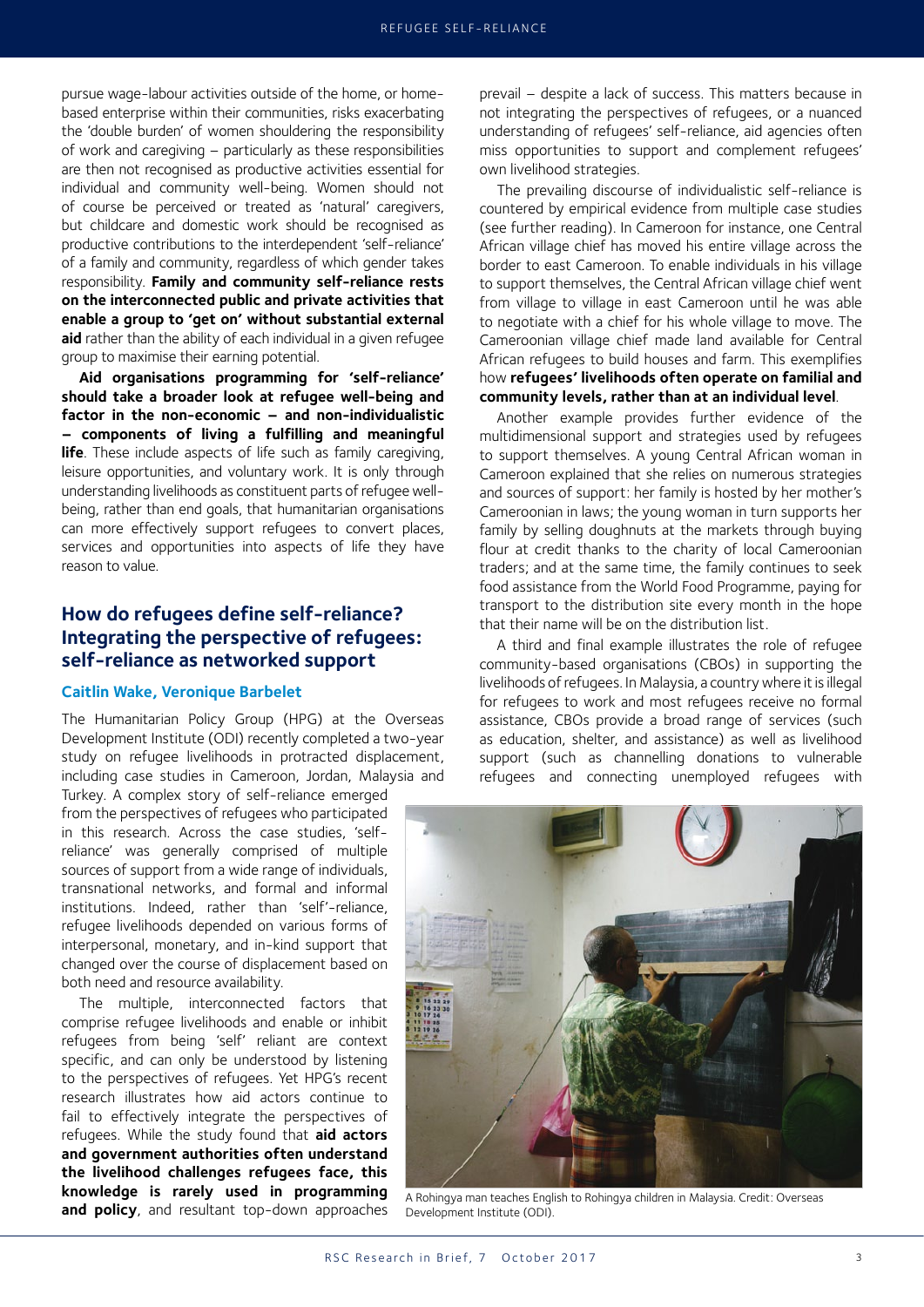employers). **The protection and assistance roles played by refugee communities should not be underestimated, nor should they be accepted as an unqualified good**: it cannot be assumed that the work of CBOs and their refugee members signifies community solidarity or self-sufficiency, as notable challenges include inadequate resources, mistrust and alleged corruption. Nevertheless, Rohingya CBOs constitute an important form of community self-organisation, assistance and protection in Malaysia, and contribute to a broader, more community-based understanding of selfreliance.

To effectively integrate the perspectives of refugees and how their livelihoods rely on networked support, aid agencies do not simply need to become better at gathering these perspectives and using them to inform the design of interventions. **A complete redefinition of what is meant by livelihoods or 'self-reliance' interventions should be considered**. Current interventions are designed

around supply-driven models: where there is a need or a gap, interventions aim to fill the gap by creating jobs, providing vocational training or extending micro-credit. Instead, **livelihood interventions should be based on the analysis of obstacles that refugees face in their own strategies and actions, as well as an examination of the roles and functions of the networked support refugees receive**. If this were taken into account, livelihood interventions could then become the set of actions that help remove barriers faced by refugees in a complementary manner with already existing support. Critical to this is bringing together a coalition of the willing – those such as policymakers, humanitarians, host government officials, and refugees who are already supporting and positively shaping the livelihoods outcomes for refugees – with the recognition that coalitions will be different in each context.

# **What are some non-economic outcomes and benefits of livelihoods and selfreliance programmes for refugees? Estella Carpi**

Halba, the capital of the Akkar governorate in northern Lebanon, has been one of the main destinations for Syrian refugees since 2011. Research undertaken in Halba found that some segments of the refugee population perceive – despite humanitarian intentions – livelihoods programmes as leisure activities instead of a realistic way to create a livelihood. Interviews with Lebanese and Syrian women who attended a chocolate-making workshop found that **beneficiaries' expectations of the livelihood programme were diverse and related to their social status in Lebanon**. Such expectations ranged from locals' interest or desperate need to find a job, to refugees approaching the workshop as a mere leisure activity due to the awareness that the host economy will not employ all of the refugee workforce, and that legal constraints will socially limit their lives in Lebanon.



Chocolate-making at the Halba chocolate-making workshop. Credit: Estella Carpi. Halba Akkar Network for Development Workshop.

**Refugees referred to livelihood programmes as a way to meet other people, to avoid being locked in the house all the time, and to find new ways to occupy themselves**. However, unemployment was the main pull factor that encouraged local residents to participate, as all of the Lebanese women who attended the workshop had worked in the past but lost their job for different reasons. For these local women, humanitarian agencies were perceived akin to temp agencies.

One explanation for the difference in refugee and local perspectives on livelihoods training in Halba is the fact that **livelihood programmes** in the region **have scarce economic impact on local labour markets**. This may be in part because **training and apprenticeships rarely entail a follow-up stage**. Most of the interviewed beneficiaries were instead left on their own after participating in a livelihood programme despite desiring further support.

While livelihoods training offers important **leisure and community spaces for refugees and vulnerable local populations**, this **unintentional outcome** is considered to be a failure from a humanitarian perspective, as it does not lead to the intended and originally planned result. Given the positive social values that livelihoods training can have in refugees' lives, there is a need to acknowledge and further incorporate these into humanitarian planning, and allow refugees to approach such programmes in an independent and subjective way (i.e. either as a leisure activity or to fill actual market gaps and find concrete job opportunities). To further support their original aim, humanitarian agencies should seek to provide spaces that enable refugees and vulnerable people to apply their acquired skills and, if possible, sell goods such as food and apparel. In addressing these various aspects of well-being simultaneously, the humanitarian system might begin to **rethink leisure and livelihoods enhancement as constructive parts of the same strategy to better human life, and plan further programmes accordingly**.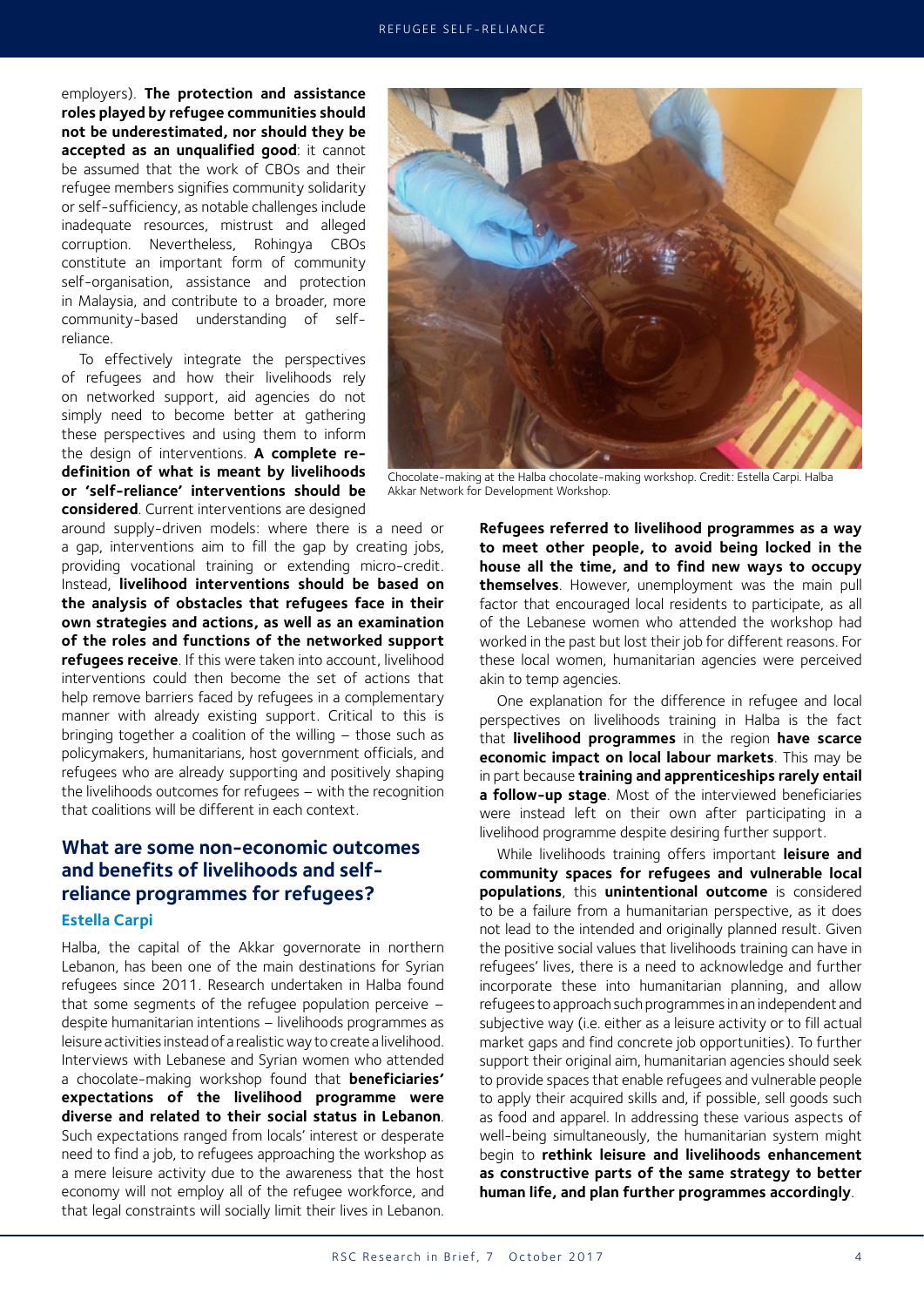### **How do we measure refugee selfreliance?**

#### **Amy Slaughter, Kellie Leeson**

Although self-reliance has been promoted as a major assistance strategy for refugees in recent years, there have been limited attempts to rigorously measure it. This has practical and academic implications, as **studies on refugee self-reliance use varying and often imprecise indicators, meaning it is impossible to compare the success of refugee self-reliance** across contexts and strategies. Instead, most humanitarian work is measured according to specific sectoral outputs or outcomes over the course of a six-month or one-year project cycle. **While selfreliance is often highlighted as a priority, few, if any, agencies are held to this goal, and this is in large part because self-reliance is not measured**.

Noting this gap, RefugePoint and the Women's Refugee Commission (WRC) convened a global Community of Practice of over 15 organisations<sup>1</sup> to collectively engage with this issue. Building on tools

such as the Vulnerability Assessment Framework, UNHCR's livelihoods indicators, Samuel Hall's Multi-Dimensional Integration Index, the Joint IDP Profiling Service indicator library, RefugePoint's Self-Reliance Measurement Tool, WRC's Well-Being and Adjustment Index, along with other tools, the Community of Practice was able to agree on a common definition for self-reliance, self-reliance principles, and indicative domains that would allow tracking of a refugee household's journey toward self-reliance. Expanding on UNHCR's definition, it defines refugee self-reliance as 'the social and economic ability of an individual, a household or a community to meet its essential needs in a sustainable manner.' The draft refugee self-reliance measurement tool that the Community of Practice is currently developing includes **eleven indicators: income, employment, access to shelter, food, WASH, education, health, community involvement, safety, legal status, and well-being**.

In creating the new common indicators, lessons are being drawn from the WRC's previous creation and piloting of its Well-Being and Adjustment Index. The WRC followed a sixstep process of developing and modifying the Index and then piloted it to refugee households with seven organisations in three countries over 18 months. Interested organisations integrated the tool into their case management of households, and data were collected using both paper-pencil and tablets during face-to-face interviews. The longitudinal data from those settings demonstrates that **a simple and practical tool used by operational humanitarian organisations can measure the progress of refugees toward self-reliance**.

Lessons are also being drawn from the Self-Reliance Measurement Tool created by RefugePoint. For the past 12 years, the agency has tested and honed new service models with a diverse array of urban refugees in Nairobi, originating from Congo, Somalia, Ethiopia, Eritrea, South Sudan, and Burundi. Drawing on successful models for resettling and integrating refugees in the United States, RefugePoint developed an intensive case management and 'one stop shop' approach that ensures both coordination of services and a single point of accountability for outcomes. The goal of



Jewellery and goods made by East African refugees in Kampala, Uganda. Credit: Evan Easton-Calabria.

the program is to identify refugees in Nairobi who are most in need of assistance, provide them the support and services they need to stabilise, and then work with them to develop a gainful livelihood and become self-reliant. **The Self-Reliance Measurement Tool enabled both the targeting of clients eligible for services at the front end, and the measuring of progress toward and achievement of self-reliance at the back end**. Through a scoring and threshold approach to measuring self-reliance, RefugePoint has been able to 'graduate' nearly 2,000 refugees from its services in the past two years after the refugees established livelihoods that enabled them to cover their basic needs and scored highly on domains of holistic stability and well-being. The evidence provided by the measurement tool has allowed RefugePoint to better detect weaknesses in its service model as well as changes in the host environment that impact on refugee outcomes.

# **Conclusion**

The case studies and discussions in this brief demonstrate the ability to define refugee self-reliance in a way that incorporates economic, social, and individual aspects as well as broader structural contexts that impede or promote the attainment of self-reliance. A corresponding ability to measure it using simple indicators presents a further opportunity to reframe assistance around holistic selfreliance. Refugees themselves indicate they want to be self-reliant and request support to build independent lives in their host countries, whether temporary or permanent. In order to support them in this goal, organisations must understand what self-reliance looks like for the refugees they work with as well as know when it has been achieved. Expanding the definition of refugee self-reliance beyond the economic and measuring self-reliance are important parts of a strategy to encourage holistic programming and policy with a realistic view of the long-term and outof-camp nature of the current refugee crisis.